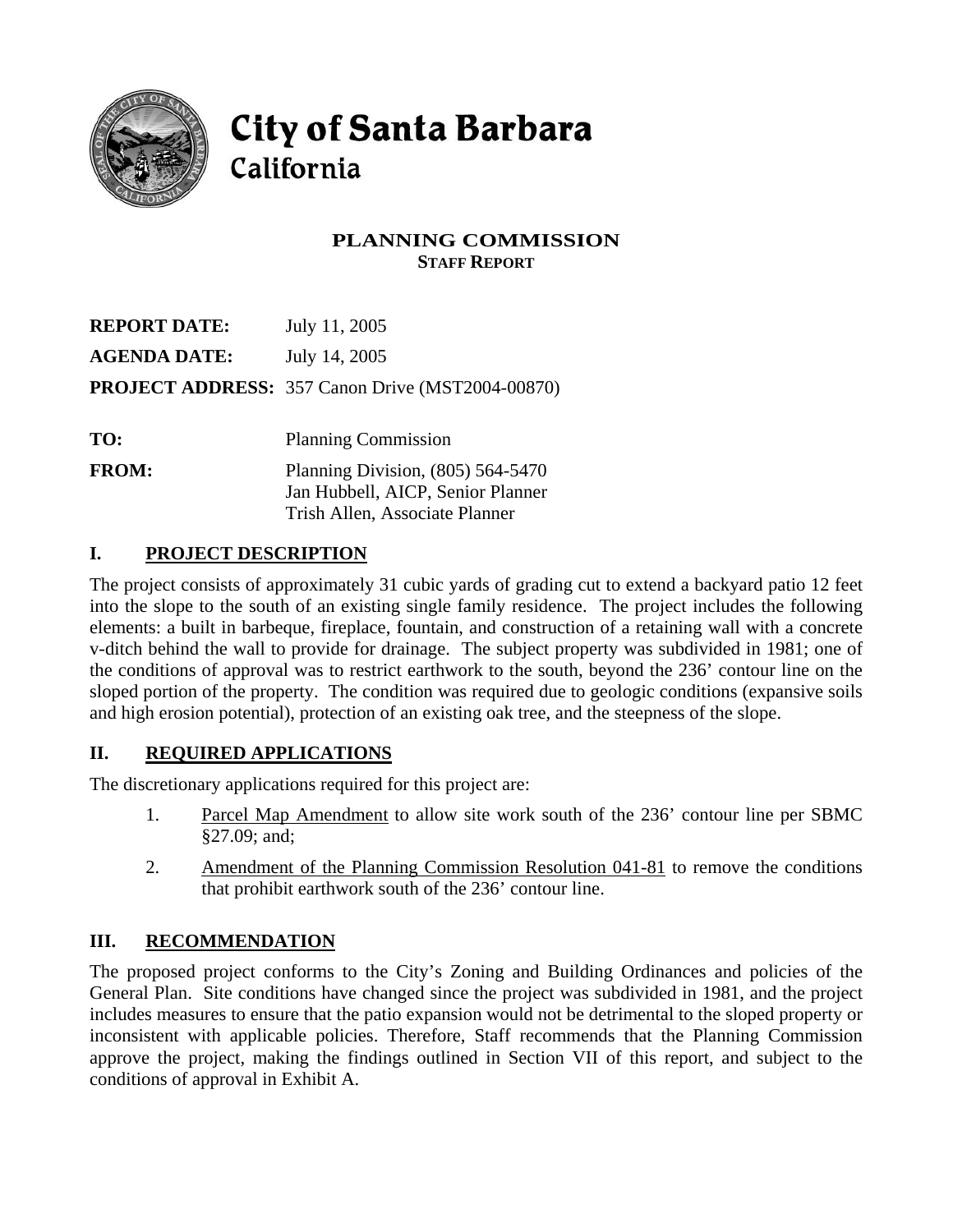

Vicinity Map for 357 Canon Drive

## **APPLICATION DEEMED COMPLETE:** May 26, 2005 **DATE ACTION REQUIRED PER MAP ACT:** August 24, 2005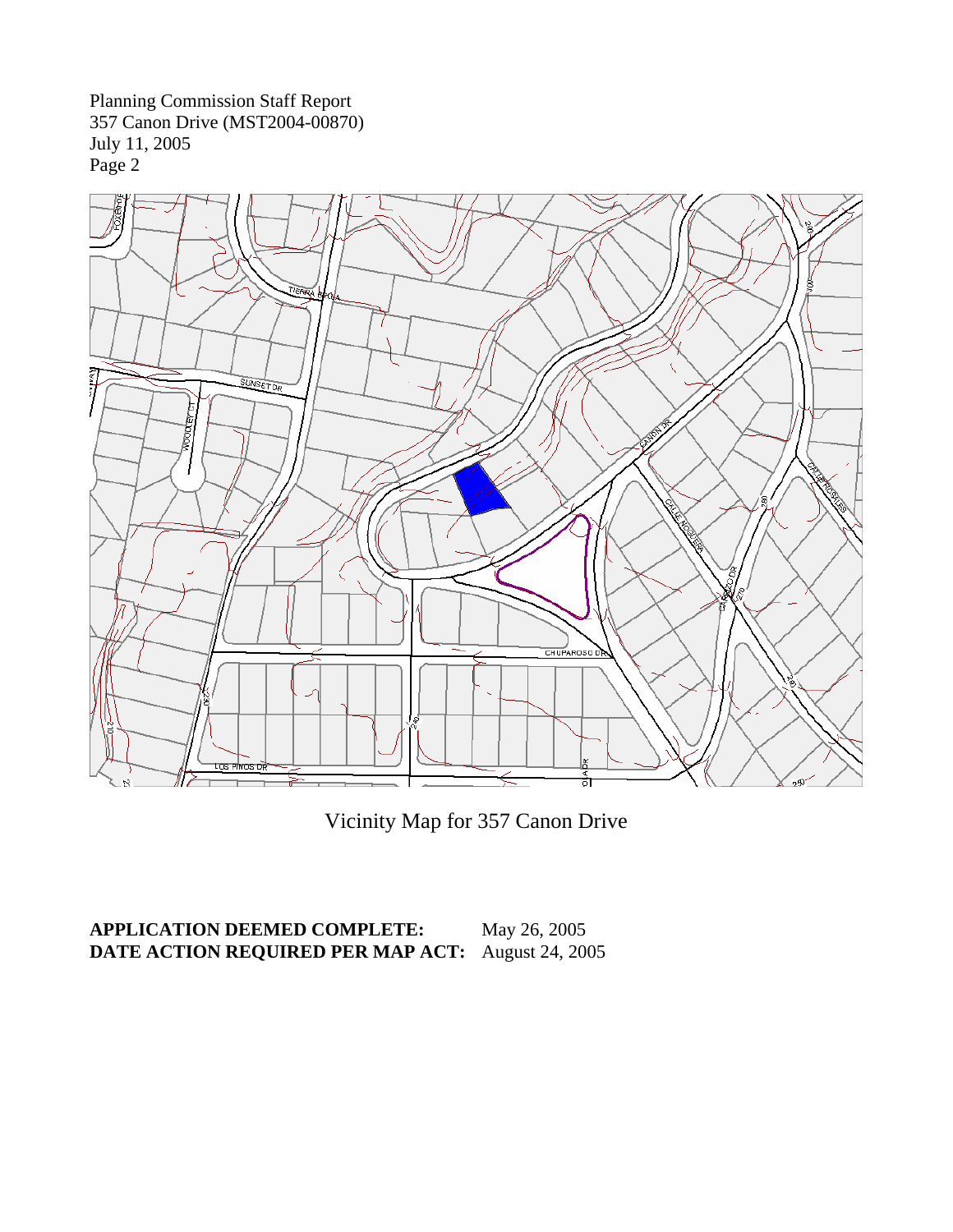## **IV. SITE INFORMATION AND PROJECT STATISTICS**

#### **SITE INFORMATION**

| Applicant: Isaac Romero, SEPPS                                                                       | Property Owners: William Coulter & Dorothy<br>Mathison                          |  |
|------------------------------------------------------------------------------------------------------|---------------------------------------------------------------------------------|--|
| Parcel Number: 053-152-011                                                                           | Lot Area: 10,849 sq. ft.                                                        |  |
| General Plan: Residential/5 units/acre                                                               | Zoning: E-2/SD-1/SD-2, Single-Family Residential<br>and Special Districts Zones |  |
| Existing Use: Single-Family Residential                                                              | Topography: average slope, 18.2%, property slopes up<br>toward the south        |  |
| <b>Adjacent Land Uses:</b><br>North - Single-Family Residential<br>South - Single-Family Residential | East - Single-Family Residential<br>West - Single-Family Residential            |  |

#### **PROJECT STATISTICS**

|                        | <b>Existing</b> | <b>Proposed</b>    |  |
|------------------------|-----------------|--------------------|--|
| Living Area            | $2,605$ sq. ft. | No change proposed |  |
| Garage                 | 473 sq. ft.     | No change proposed |  |
| <b>Accessory Space</b> | none            | none               |  |

# **V. ZONING ORDINANCE CONSISTENCY**

| <b>Standard</b>                                               | <b>Requirement/Allowance</b> | <b>Existing</b>                                                     | <b>Proposed</b>                                                      |
|---------------------------------------------------------------|------------------------------|---------------------------------------------------------------------|----------------------------------------------------------------------|
| <b>Setbacks</b>                                               |                              |                                                                     |                                                                      |
| -Front                                                        | 25 feet                      | 25 feet                                                             | No changes proposed                                                  |
| -Interior                                                     | 8 feet                       | 8 feet                                                              |                                                                      |
| -Rear                                                         | 8 feet                       | 8 feet                                                              |                                                                      |
| <b>Building Height</b>                                        | 30 feet                      | 30 feet                                                             | No change proposed                                                   |
| Parking                                                       | 2 covered                    | 2 covered                                                           | No change proposed                                                   |
| Lot Area Required<br>for Each Unit w/<br><b>Slope Density</b> | 15,000 sq. ft.               | 10,849 sq. ft.                                                      | No change proposed                                                   |
| Open Yard                                                     | $1,250$ sq. ft.              | $8,000 + sq.$ ft.                                                   | No change proposed                                                   |
| Lot Coverage<br>-Building<br>-Paving/Driveway<br>-Landscaping | N/A<br>N/A<br>N/A            | 17%<br>$1,844$ sq ft<br>11%<br>$1,152$ sq. ft<br>72%<br>7,836 sq ft | 17%<br>$1,844$ sq ft<br>14%<br>$1,527$ sq ft<br>69%<br>$7,461$ sq ft |

The proposed project would meet the requirements of the E-2, Single-Family Zone.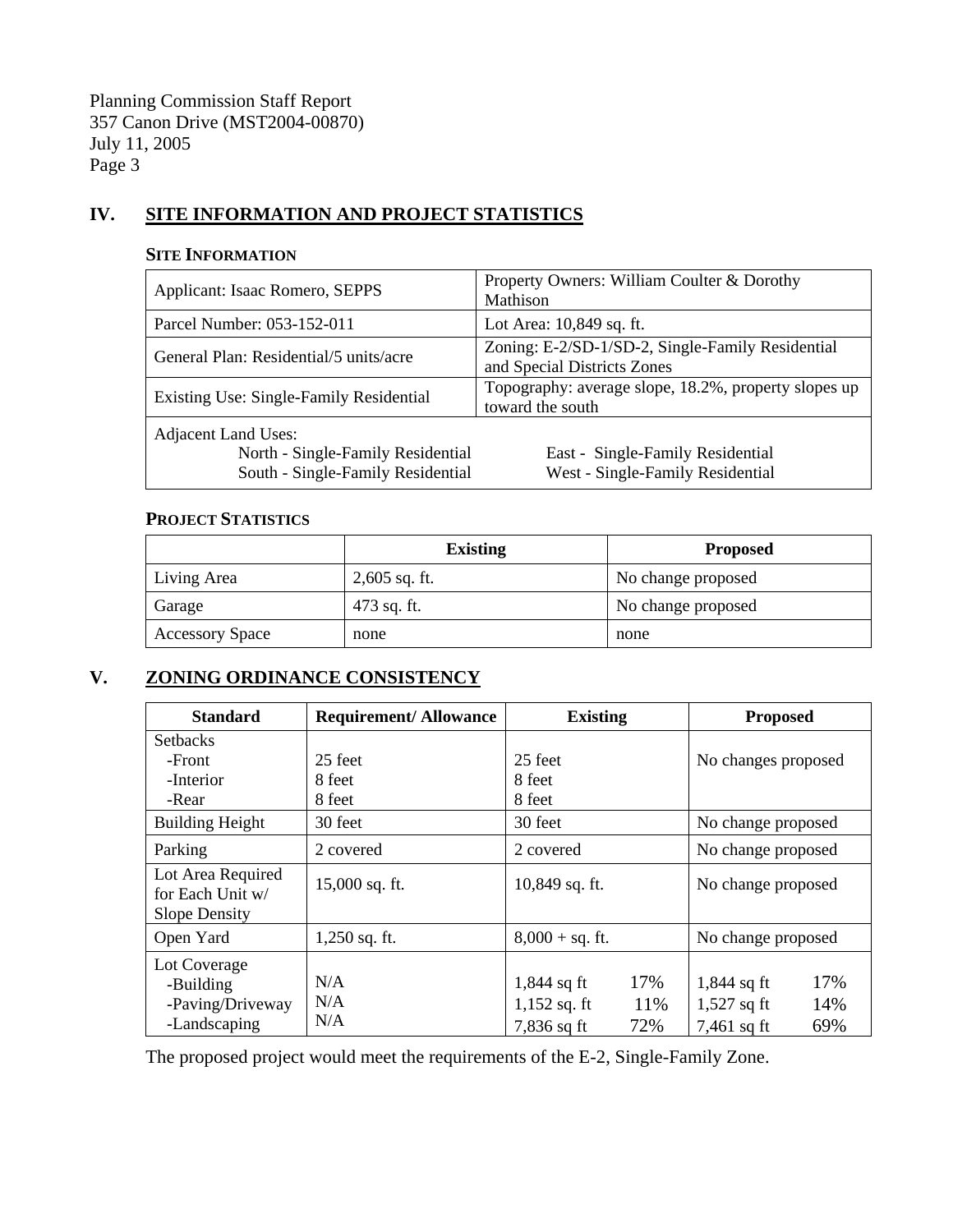## **VI. ISSUES**

#### **A. CONDITION AMENDMENT**

In 1981, a two lot subdivision was reviewed and approved by the Planning Commission to create the subject parcel and second parcel to the south, also fronting on Canon Drive (see map). A Negative Declaration was prepared to evaluate potential environmental effects that included conditions to limit grading or construction of foundation southerly of the 236 foot contour line. The condition was imposed on the map due to the existing mature Coast Live Oak tree at this location, potential erosive soil conditions, and the slope of the hill (Exhibit D, Planning Commission Staff report, June 18, 1981).

The project applicant provided a letter from a certified Arborist confirming that the oak tree received annual deep root fertilization and spray treatments to maintain health. The Arborist recommended that the tree be removed as the tree posed a risk of failure resulting in injury or property damage following the removal of several medium to large tree limbs by an adjacent property owner (Exhibit E, letter from Bartlett Tree Experts, dated August 25, 2004)

During the project review process, staff indicated support of the parcel map amendment, taking into consideration the loss of the oak tree and submittal of an engineering geologic report that addresses erosion potential of the hill with installation of jute matting and appropriate landscaping. In addition, the project includes drainage improvements, and an engineered retaining wall to ensure that the grading and improvements would be carried out in a safe manner.

## **B. COMPLIANCE WITH THE GENERAL PLAN**

The General Plan Land Use Element discourages development in the hillside areas of the City where slopes exceed 30% and, as a result, the Zoning Ordinance incorporates the provision of slope density as a protection measure for properties with significant slope. The subject property is not located in the Hillside Design District or in the High Fire Hazard area of the City. The condition that was imposed on the property as a result of the previous subdivision related specifically to the oak tree, erosion conditions, and the building pad for the future residential development. Approval of the condition and map amendment would allow an expansion of the backyard patio, providing additional useable open space for the property owner.

#### **C. ENVIRONMENTAL REVIEW**

A Negative Declaration (ND) adopted by the Environmental Review Committee on May 11, 1981 assessed the environmental impacts of a proposed subdivision that created the subject parcel (Exhibit F, Negative Declaration). An addendum to the ND has been prepared to evaluate the current project proposal to grade approximately 31 cubic yards of soil, extending a patio, southerly of the 236 foot contour line (Exhibit G ND Addendum).

Staff required an engineering geologic report to address erosion potential of the hill, proper drainage improvements, and an engineered retaining wall to ensure that the grading and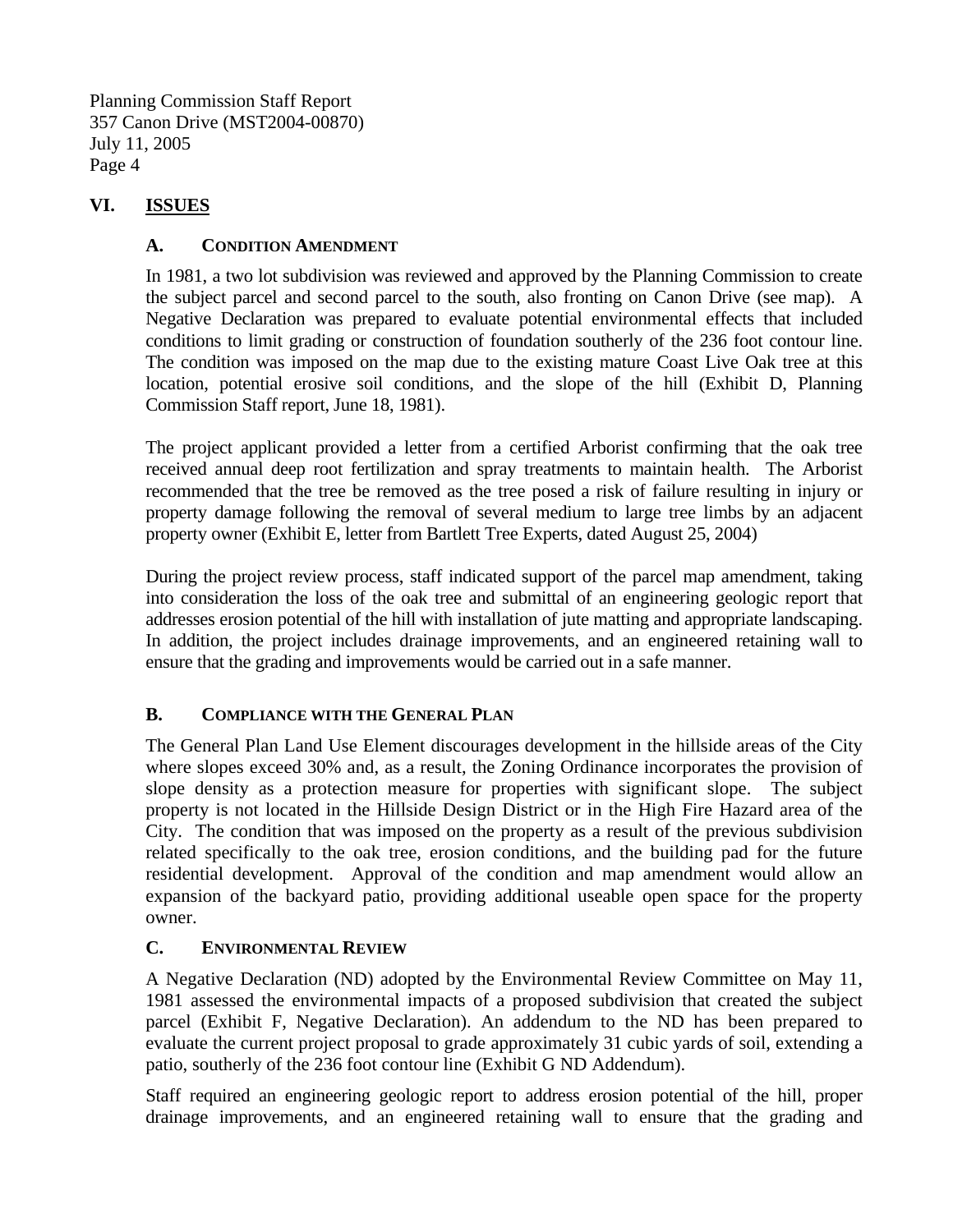> improvements would be carried out in a safe manner. The geologist made recommendations for the type of wall to be constructed as well as erosion control measures that have been incorporated into the plans and into the conditions of approval (Exhibit H, Geologic Investigation).

> The previously prepared Final Mitigated Negative Declaration and its conclusions are still relevant to the proposed project. No new impacts would occur as a result of the project revisions.

## **VII. FINDINGS**

The Planning Commission finds the following:

#### **A. ENVIRONMENTAL FINDINGS**

- 1. The Planning Commission has considered the Addendum, dated July 5, 2005, for the grading and patio extension proposed at 357 Canon Drive (MST2004- 00870), together with the Mitigated Negative Declaration (SB-43-81) for the original project, and public comments received.
- 2. The Addendum to Negative Declaration for MST2004-00870 has been prepared in compliance with California Environmental Quality Act requirements and is hereby adopted. The Addendum together with the adopted MND constitutes adequate environmental analysis of the current proposed project at 357 Canon Drive.
- 3. Mitigation measures identified in the Negative Declaration and Addendum have been agreed to by the applicant and incorporated into the current project as conditions of approval and would avoid or reduce all potentially significant impacts to less than significant levels. In the Planning Commission's independent judgment and analysis based on the whole record, there is no substantial evidence that the proposed project at 357 Canon Drive will have a significant effect on the environment.
- 4. The location and custodian of documents associated with the environmental review process and decision for the project at 357 Canon Drive (MST2004- 00870) is the City of Santa Barbara Community Development Department, 630 Garden Street, Santa Barbara, CA 93102.

#### **B. THE PARCEL MAP AMENDMENT (SBMC §27.07)**

The Parcel Map Amendment is consistent with the General Plan and the Zoning Ordinance of the City of Santa Barbara. Based on recommendations from the consulting geologist, the site is physically suitable for the grading and patio expansion and will be carried out in a manner to minimize erosion potential with onsite drainage improvements. The proposed use is consistent with the vision for this neighborhood of the General Plan.